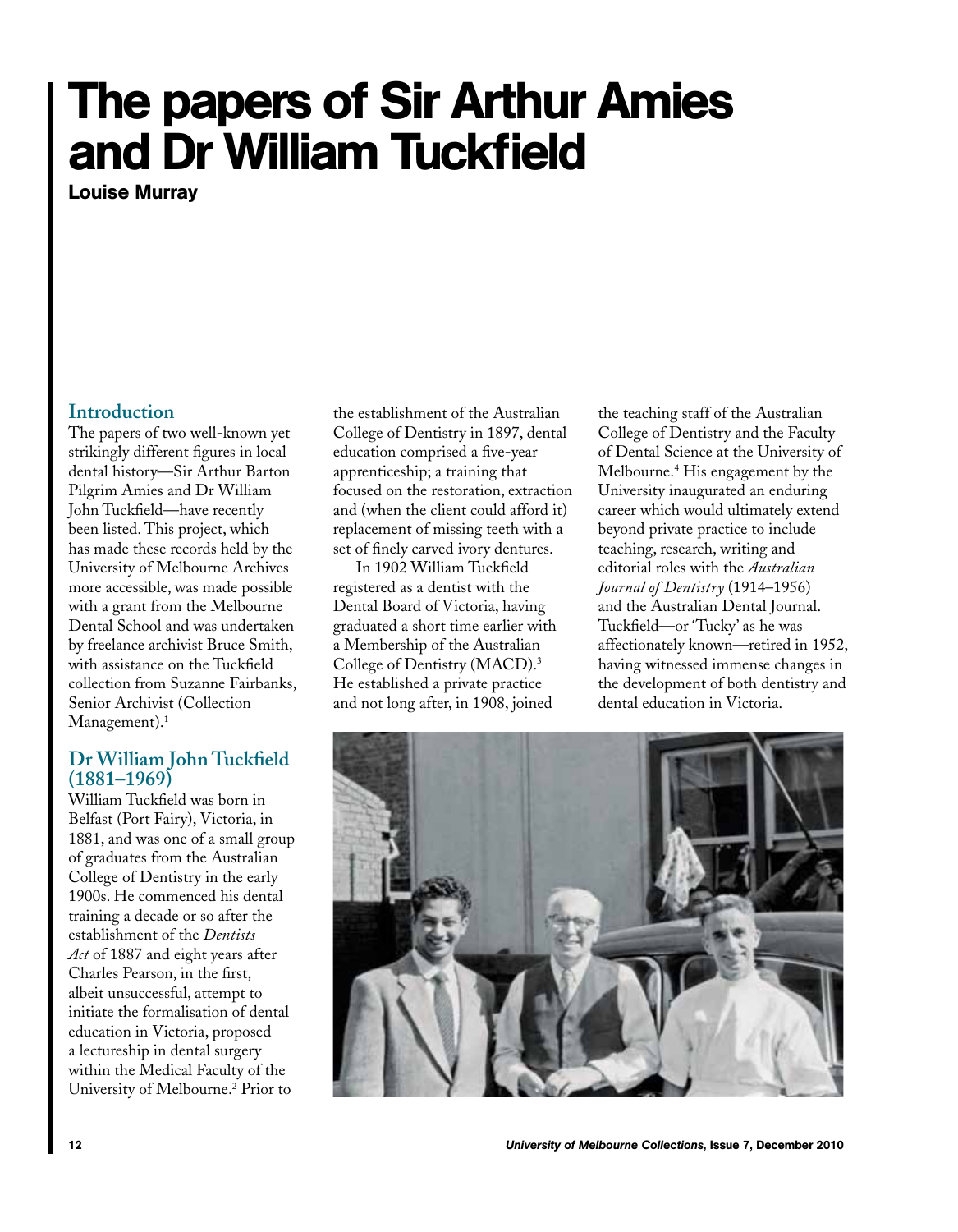**Opposite:** Dr Tuckfield (centre) with colleagues, rear of the Australian College of Dentistry, Spring Street, c.1950. Henry Forman Atkinson Dental Museum, University of Melbourne.

**Right:** Northwestern University, Evanston– Chicago, Certificate conferring the degree of Doctor of Science *honoris causa* on William John Tuckfield, 15 June 1925. Series 1/8, W.J. Tuckfield Collection, University of Melbourne Archives.



## **Records**

There are two document boxes, one film and one textile box of material relating to William Tuckfield held in the University of Melbourne Archives. This small collection contains examples of the key achievements and interests in Tuckfield's academic career and life. The material is in five series: certificates 1944–1965, objects 1911–1965, professional articles and teaching materials 1945 and 1950s, personal papers 1868–1964 and photographs c.1964.

Among the professional articles and teaching materials, and perhaps most indicative of Dr Tuckfield's professional and academic interests, is a proof copy of the second edition of his book, *Full denture technique*. 5 Preventative dentistry in the early years of the College was still a fledgling area of study, whereas a significant component of the course work was in prosthetics; in learning the techniques for the creation of crowns, bridges, partial and full dentures for a community whose oral health was overwhelmingly poor. Tuckfield's book, for which he was awarded the Doctor of Dental Science at the University of Melbourne on 16 December 1944,<sup>6</sup> became the standard text on dental prosthetics for dental students at

Melbourne for the remainder of his career.

Tuckfield's qualifications following his original training were largely honorary (which in itself tells us something about our subject) and the collection of certificates contains a number of the degrees awarded to him. They include the degree of Doctor of Science *honoris causa*, Northwestern University, Evanston– Chicago, 15 June 1925; Fellow in Dental Surgery, Royal College of Surgeons, England, 29 July 1948; and Doctor of Laws *honoris causa* at the University of Melbourne, 23 May 1963.

Amongst the certificates, and of particular interest, is an address bound in a brown leather cover and embossed in gold letters: *W.J. Tuckfield*, from the Melbourne Dental Students' Society. This was presented on the occasion of Dr Tuckfield's relinquishing the Chair of Dental Prosthetics at the University on 19 October 1951. The following extract reveals the genuine fondness and regard with which Tuckfield was held by the students: 'Your significant achievements, your outstanding ability and above all your qualities of kindness and understanding have won for you a place of deep affection and respect in the hearts of all students.'7

The collection also includes a black doctoral bonnet and purple and gold hood, assumed to be from the conferring of the honorary DSc at Chicago in 1925. There are pages from Tuckfield's family register dating from 1868, a small collection of photographs (mainly of Tuckfield with family and colleagues), as well as a film, not viewed by this writer but thought to be of both the interior of the Dental Hospital and the University grounds. There is also a bronze plaque presented to Tuckfield on the occasion of his delivery of the second Ernest Joske Memorial Lecture in 1943.

Despite the limited scope of the collection, we can still draw a number of conclusions, in particular from others' observations of Tuckfield. Perhaps the overwhelming view of him to emerge is that of an endearing teacher and colleague, highly regarded by students, fellow academics and members of the profession, someone of boundless energy and a devotion to teaching, who left a lasting impression on those he encountered. This view is articulated in the citation admitting Tuckfield to Doctor of Laws *honoris causa* at the University of Melbourne, which describes him as 'famed for his clinical science' and 'highly respected but greatly loved by the dental profession in Australia'.8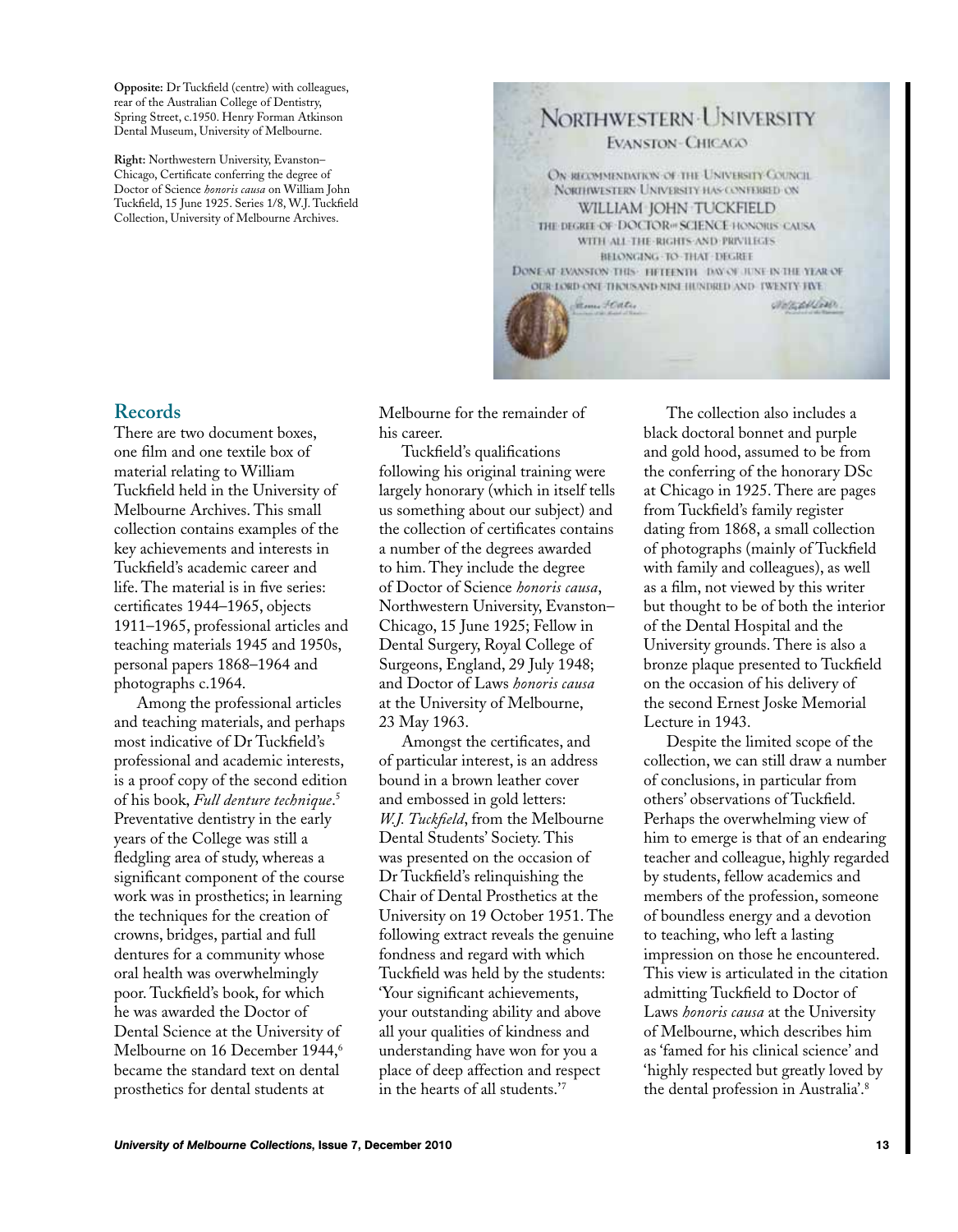

**Left:** The Sears Studio, *Melbourne University: 18th Students' Representative Council, 1924*. Amies is in the back row, second from the left. Black and white photographic print, mounted on grey board. Series 4/001, A.B.P. Amies Collection, University of Melbourne Archives.

**Below:** Professor A.B.P. Amies demonstrating new methods to delegates of the ninth Australian Dental Congress, Sydney, 1937. Left to right: Professor A.B.P. Amies, Sir James Barrett, Messrs H.S. Spier, A.L. Peattie, J.C. Christophersen and A.D. Craven. Black and white photographic print. Series 13/019, A.B.P. Amies Collection, University of Melbourne Archives.

# **Sir Arthur Barton Pilgrim Amies (1902–1976)**

Arthur Barton Pilgrim Amies was born in Perth in 1902, the same year William Tuckfield gained his registration as a dentist. Amies represented a new generation of dentists who were university trained and qualified. He initially studied dentistry at the University of Melbourne (BDSc 1924) and then medicine at Edinburgh University, where he graduated in 1928 (LRCP, LRCS). After his studies in Scotland he returned to Melbourne and set up in private practice. In 1929 he embarked on further studies, receiving the DDSc from Melbourne and later the Diploma of Laryngology and Otology (1933), from the Royal Australasian College of Surgeons.9

In 1933, Dr Frank Clare Wilkinson (1889–1979), the first Professor of Dental Science at the Australian College of Dentistry, resigned. He was succeeded by Arthur Amies, whose appointment as Professor of Dental Science at the University of Melbourne made him 'dean of the faculty, principal of the Australian College of Dentistry and [later] dean of the Dental Hospital'.<sup>10</sup>

Amies' professional interests and activities were numerous and varied, too various to mention here, but from the time of his appointment in 1934 he worked actively and devotedly to raise both the standard of dental education and the status of the dental profession. Amies lobbied the State government for the establishment of a new dental hospital and school; he participated vigorously in the fluoridation debate, joining the Premier Sir Henry Bolte in passionate opposition to its introduction. With Professor Harold Down he initiated the Children's Department of the Dental Hospital of Melbourne and

campaigned tirelessly for improved dental education for the community at large.

## **Records**

The 17 archival boxes in the Arthur Amies Collection were transferred to the University of Melbourne Archives from the School of Dental Science over several years. The 13 series include subject and personal correspondence, photographs, student notes, textbooks, publications, papers, talks and lectures, newspaper cuttings

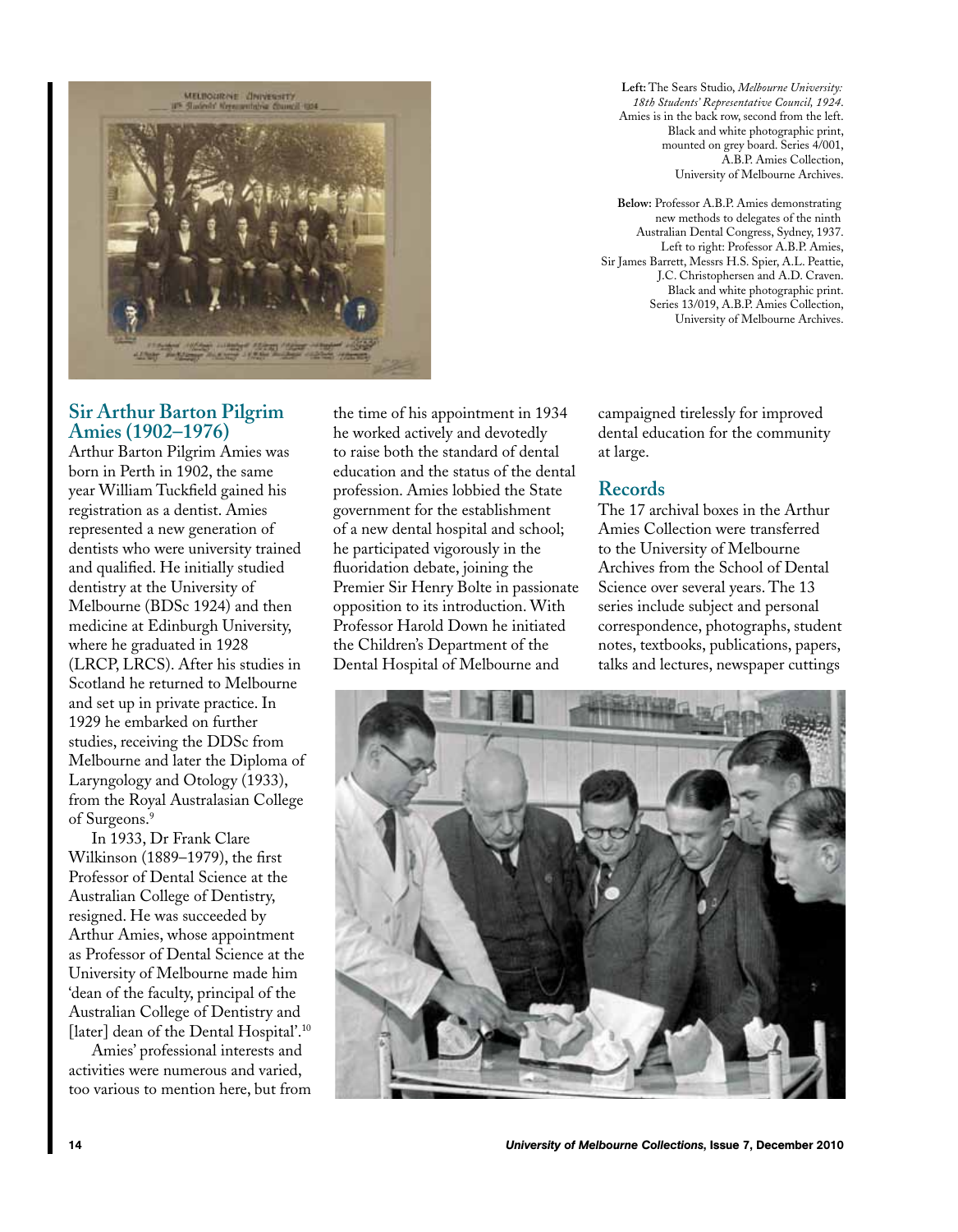Dr K. Adamson, Professor H. Down, Professor A.B.P. Amies and Professor H.F. Atkinson on the steps of Parliament House, Melbourne, after the Queen's birthday levee, c.1958. Sepia-coloured photographic print. Series 13/038, A.B.P. Amies Collection, University of Melbourne Archives.



and other documents, all relating to the broad orbit of Sir Arthur Amies' interests and professional responsibilities.

Amies is a fascinating subject for researchers and there is a great deal to ponder and discover by delving into any series in the collection. The documents in 'Subject correspondence c.1918–1977' shed much light on the activities of the Australian College of Dentistry. They show the striving of the College to attain prestige and to overcome prejudices about the status of the profession. The papers include the seeking and granting of two additional professorial chairs, one in dental prosthetics and one in conservative dentistry, an outcome which did much to enhance the standing of the College.<sup>11</sup>

Interspersed in the correspondence and subject files is substantial material written about Amies which adds greatly to knowledge of Amies on the one hand, and dentistry in the middle decades of the 20th century on the other. In one paper D.A. Hall describes the conditions of the Australian Army Medical Corps Dental Service in Tobruk (Western Desert) and Kantara (Canal Zone) where Major Amies was serving.<sup>12</sup> The primitive and challenging conditions faced, the nature of the work, the shortages of tools and

equipment, and the relief when the Dental Section was presented with a much needed 'claw hammer and screw driver' are all articulated. The paper also provides insights into Amies' work ethic, describing how Major Amies and Captain Clarke were 'kept at the grind solidly—the only respite being the enforced rests during the air-raids'.<sup>13</sup>

There is an absorbing collection of photographs,14 which show Amies as physically imposing, easily singled out due to his height. The photographs capture Amies as a young student and member of the Melbourne University 18th Students' Representative Council, 1924; demonstrating to delegates of the ninth Australian Dental Congress, Sydney, 1937; participating in numerous conferring ceremonies; and in academic dress on the steps of Parliament House after the Queen's birthday levee, c.1958, with colleagues Professors Henry Atkinson and Harold Down and Dr Kenneth Adamson.

The series 'Papers talks and lectures' canvasses the range of Amies' interests and the diversity of his audiences. The papers reveal Amies as an accomplished writer and keen student of dental history. In his address to the first session of the Dental Congress, *The advance of dental science and its relation to* 

*public health* (date unknown), Amies devotes four pages to explaining the development of dentistry illuminating the past in order to demonstrate the significant progress in education and professional practice. At the conclusion Amies writes about his desire for a 'national scheme of co-ordinated scientific and clinical research, supplemented by intense public education and adequate dental service for every member of the community'.15

The crowning achievement of Amies' eminent career was the opening in May 1963 of the new Melbourne Dental Hospital and School of Dental Science in Elizabeth Street. Much of his professional life was preoccupied with lobbying and planning for these. Series 11, 'Opening of "New" Dental Hospital, 23 May 1963', contains material relating to the much anticipated event. Towards the end of his career, a ward of the Melbourne Dental Hospital was formally named the Arthur Amies Ward; a ceremony held for the unveiling of the plaque was presided over by Sir Robert Menzies, who made the following observations:

When I go along Spring Street and cast a withering glance at the old Dental College Spring Street and then find myself being driven to the aerodrome past this